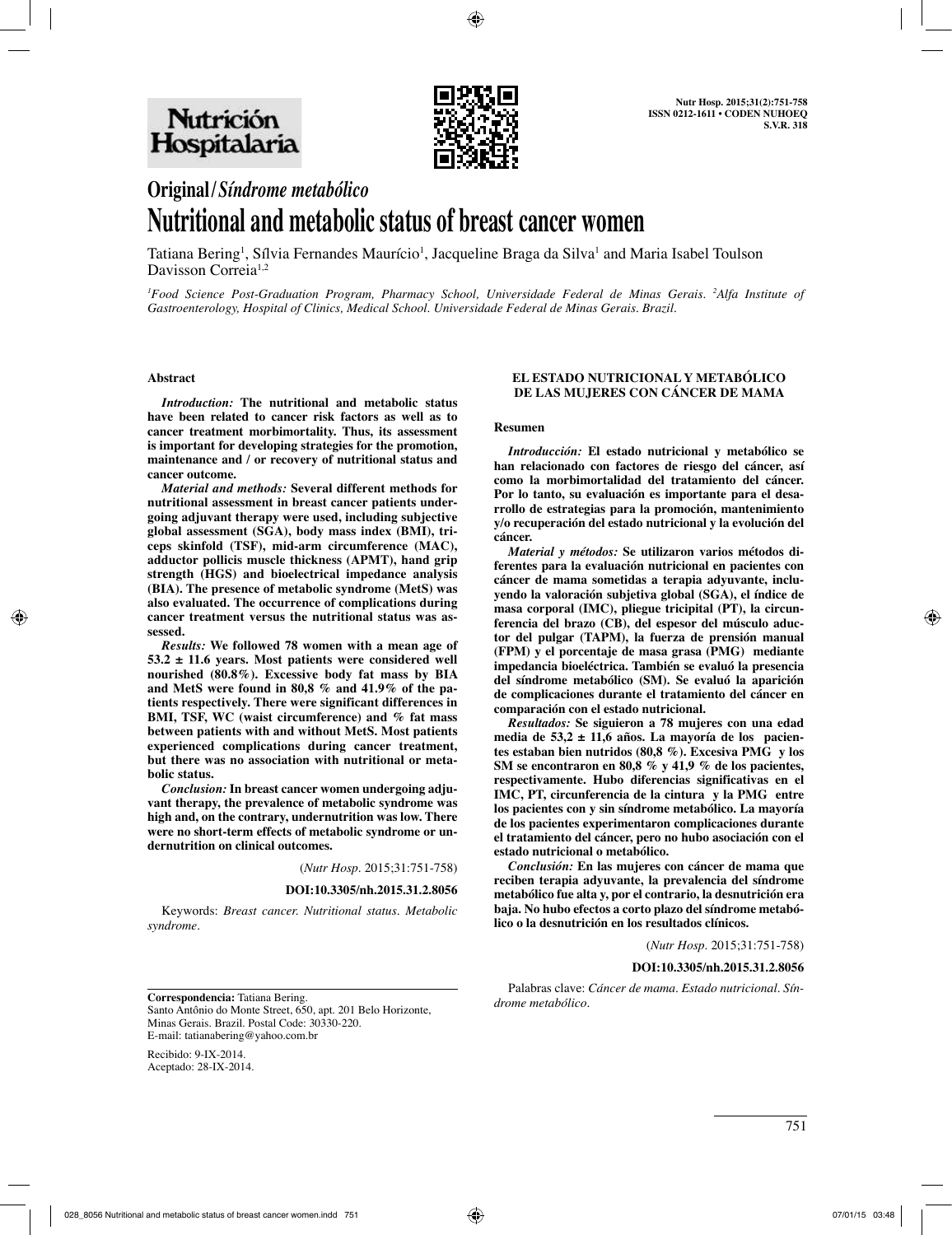## **Abbreviations**

APMT: Adductor pollicis muscle thickness**.** BIA: Bioelectrical impedance analysis. BMI: Body mass index. FFM: Fat-free mass. FM: Fat mass. GLIC: Fasting glucose. HC / UFMG: Hospital das Clinicas, Universidade Federal de Minas Gerais. HDL: High-density lipoprotein cholesterol. HGS: Hand grip strength. LDL: Low-density lipoprotein cholesterol. MAC: Mid-arm circumference. MetS: Metabolic syndrome. SGA: Subjective global assessment. SPSS: Statistical Package for Social Sciences. TG: Hypertriglyceridemia. TSF: Triceps skinfold. VLDL: High very low-density lipoprotein cholesterol.

WC: Waist circumference.

# **Introduction**

Breast cancer is the most common type of tumor and the leading cause of cancer death in women. It accounts for 23% (1,380,000) of all new cancer cases and 14%  $(458,400)$  of all cancer deaths<sup>1</sup>. The nutritional status plays a key role both on the risk factors for breast cancer<sup>2,</sup>  $3,4$  as well as on the anticancer treatment outcome<sup>5, 6, 7</sup>.

Obesity is a risk factor for the development of breast cancer in women after menopause. The adipose tissue should be observed as a metabolically active endocrine tissue that causes an increase in circulating sex hormones, insulin resistance and the increased production of proinflammatory cytokines<sup>8</sup>. These metabolic changes also lead to the development of metabolic syndrome  $(Mets)<sup>9</sup>$ , which is a complex disorder consisting of a set of cardiovascular risk factors and increased risk of breast cancer recurrence<sup>10</sup>. The main components of MetS are hypertension, insulin resistance, obesity and dyslipidemia<sup>11</sup>. The increase in the incidence of breast cancer in recent decades has been accompanied by an increase in the frequency of  $M \text{et}S^{12}$ . On the other hand, it is important to note that the prevalence of undernutrition in cancer patients ranges from 40% to 80%13. The IBRANUTRI, a multicenter, cross-sectional, epidemiologic study on hospital undernutrition, showed that cancer patients had an almost three-fold higher undernutrition rate than non-cancer patients $14$ . Undernutrition is associated with increased morbidity, mortality, longer hospital stays and higher medical costs<sup>15</sup>. Furthermore, in cancer patients, undernutrition is associated with low treatment efficacy<sup>16</sup>.

The accuracy of nutritional diagnosis, as currently there is no gold standard technique, maybe overcome by the combination of several nutritional and metabolic indicator, which can improve the precision of the diagnosis<sup>17</sup>. The subjective global assessment (SGA) proposed by Detsky et al.<sup>18</sup> is essentially a clinical method for the assessment of nutritional status. Anthropometric indicators, such as body mass index (BMI), triceps skinfold (TSF), and mid-arm circumference (MAC) are inexpensive and easy to apply, and they provide immediate results, but they usually reflect body composition rather than nutritional status<sup>19</sup>. The adductor pollicis muscle thickness (APMT) is a relatively new anthropometric parameter that has been used to assess the muscle compartment and, indirectly, nutritional status<sup>20</sup>. Bioelectrical impedance analysis (BIA) has also been used to assess body composition in patients with cancer. Hand grip strength (HGS), a functional test of skeletal muscle, has received increased attention from clinicians and researchers in recent years because skeletal muscle function is impaired and muscle strength decreases in the presence of malnutrition $2<sup>1</sup>$ .

Therefore, the aim of the present study was to evaluate the nutritional and metabolic status of patients with breast cancer and its association with complications in cancer treatment.

## **Materials and methods**

The present study was a prospective and descriptive study performed in Hospital Borges da Costa/Hospital das Clínicas/Universidade Federal de Minas Gerais, Brazil. Patients over 18 years old who were diagnosed with breast cancer and before they were started on chemo or radiotherapy were invited to participate in the study. Patients with infectious disease, non-cancer inflammatory diseases, or kidney and liver diseases were excluded. All patients provided informed consent.

A standardized questionnaire was used to collect data, including name, age, sex, menopausal status and age of menarche.The nutritional status assessment was carried out using various methods. Anthropometric measurements, including BMI, TSF, MAC and APMT were performed by trained dietitians. The body mass index (BMI) was calculated as weight in kilograms divided by the square of height in meters, and the nutritional status of adult patients was determined according to the World Health Organization criteria<sup>22</sup>. Elderly individuals were classified according to the Pan American Health classification<sup>23</sup>. Both MAC and TSF were classified as described by Frisancho, 1990<sup>24</sup>. The APMT was classified according to the values proposed by Gonzalez et al.<sup>25</sup>, using the highest value of three measurements. Body composition (fat mass and fat-free mass) was measured by bioimpedance, and the percent body fat was calculated as described by Lohman et al.26. HGS was performed with the patient in the sitting position with the arms on a table and the average of three measurements was used $27$ . Subjective Global Assessment (SGA) was used as the gold standard to assess the nutritional status, and patients were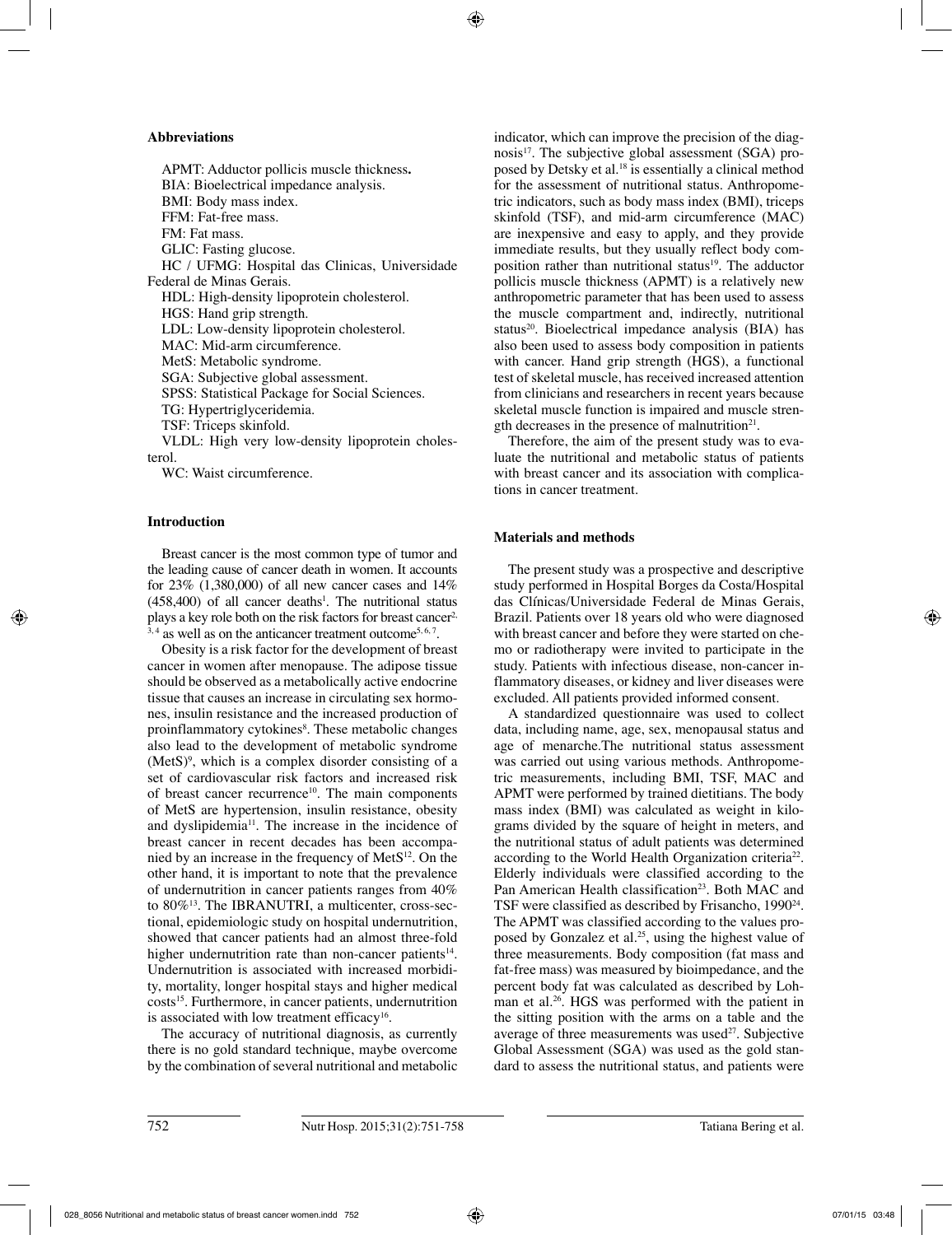classified as well nourished, suspected or moderately malnourished and severely malnourished<sup>18</sup>.

Metabolic syndrome was diagnosed according to the criteria published by the International Diabetes Fe $deration<sup>11</sup>$ .

The cancer stage was obtained from the medical records as well as data on complications. The latter were classified using the Common Toxicity Criteria, version 328 as follows: hematologic toxicity (leucopenia and thrombocytopenia); gastrointestinal toxicity (nausea, vomiting, diarrhea and mucositis); fever and asthenia. Complications were evaluated for a period of three months after initiation of treatment. Data were collected before the initiation of chemotherapy or radiotherapy treatment.

This research has been conducted in full accordance with ethical principles, including the World Medical Association Declaration of Helsinki. The research was reviewed and approved by the Ethics Committee (ETIC 0601.0.203.000-0). Statistical Package for Social Sciences (SPSS) version 19.0 software was used for statistical analyses. A p value <0.05 was considered statistically significant. Spearman and Pearson correlation coefficients were used to verify the correlation between anthropometric measures of adiposity and biochemical tests. The chi-square test was used to assess the associations between MetS and tumor stage and between MetS and menopausal status. The associations between MetS and complications were assessed by Fisher's exact test. Student's t-test was used to compare nutritional assessment parameters with the presence and absence of MetS.

## **Results**

A total of 78 women with a mean age of  $53.2 \pm 11.6$ years, (31-79 years) were evaluated. The general population data are shown in table I. Of this group, 59%  $(n = 46)$  were postmenopausal, and of these, 26.1% (n  $= 12$ ) were undergoing hormone replacement therapy. Menarche prior to twelve years old was reported by 35.9% ( $n = 28$ ) of the patients, and late menopause was observed in 35.9% of the patients. Advanced stage (III/ IV) tumors were diagnosed in 48.7% of the patients.

The nutritional status of the patients as determined using different methods is shown in table II. Most of the patients were considered well nourished, independently of the method used. Excess weight (overweight or obesity) was found in 57.7% using BMI and in 16.7%, 33.3%, 80.8% and 88.5% using MAC, TSF, WC and % FM measured by BIA, respectively. Despite this,  $19.2\%$  (n = 15) patients were classified as suspected or moderately malnourished by SGA. However, according to the APMT, PA and HGS, all patients were considered within the normal range.

Biochemical parameter analyses showed that 51.6% of the patients exhibited high cholesterol; 12.9% had increased low-density lipoprotein cholesterol (LDL);

| <b>Table I</b>                                         |  |  |  |
|--------------------------------------------------------|--|--|--|
| General characteristics of patients with breast cancer |  |  |  |
| $(n=78)$                                               |  |  |  |

| <i>Characteristics</i>                   | $N(\%)$   |
|------------------------------------------|-----------|
| Age                                      |           |
| $30 - 40$                                | 10(12.8)  |
| 41-59                                    | 49 (62.8) |
| $\geq 60$                                | 19(24.4)  |
| <b>Associated diseases</b>               | 51 (65.4) |
| Early menarche $(\leq 12 \text{ years})$ | 28 (35.9) |
| <b>Menopausal status</b>                 |           |
| Premenopausal                            | 32(41.0)  |
| Postmenopausal                           | 46(59.0)  |
| Late menopause ( $\geq$ 55 years)        | 28 (35.9) |
| Hormone replacement therapy              | 12(26.1)  |
| <b>Tumor Stage</b>                       |           |
| $1/\Pi$                                  | 40(51.3)  |
| III / IV                                 | 38 (48.7) |

| <b>Table II</b>                                          |  |  |  |  |
|----------------------------------------------------------|--|--|--|--|
| Distribution of patients with breast cancer according to |  |  |  |  |
| nutritional status parameters ( $n = 78$ )               |  |  |  |  |

| Variables                             | $N(\%)$   |
|---------------------------------------|-----------|
| Subjective global assessment (SGA)    |           |
| Severe malnourished                   | 0(0)      |
| Suspected or moderately malnourished  | 15(19.2)  |
| Well nourished                        | 63(80.8)  |
| <b>Body mass index (BMI)</b>          |           |
| Low weight                            | 3(3.8)    |
| Eutrophic                             | 30 (38.5) |
| Overweight                            | 19 (24.4) |
| Obese                                 | 26 (33.3) |
| Triceps skinfold thickness (TSF)      |           |
| Malnourished (percentile $< 15$ )     | 5(6.4)    |
| Eutrophic (percentile 15-85)          | 47 (60.3) |
| Obese (percentile $> 85$ )            | 26(33.3)  |
| Waist circumference (WC)              |           |
| Normal $(< 80 \text{ cm})$            | 9(11.5)   |
| Increased ( $\geq 80$ cm)             | 69 (88.5) |
| Mid-arm circumference (MAC)           |           |
| Malnourished (percentile < 15)        | 9(11.5)   |
| Eutrophic (percentile 15-85)          | 56 (71.8) |
| Obese (percentile $> 85$ )            | 13 (16.7) |
| <b>Adductor pollicis muscle (APM)</b> |           |
| Malnourished ( $\leq$ percentile 5)   | 8(10.3)   |
| Eutrophic $($ percentile 5 $)$        | 70 (89.7) |
| % Fat mass (FM)                       |           |
| Malnourished ( $\leq$ 22%)            | 2(2.6)    |
| Eutrophic $(22,1\% - 31,9\%)$         | 13 (16.6) |
| Obese ( $\geq$ 32%)                   | 63(80.8)  |
| Phase angle (PA)                      |           |
| Malnourished $(<$ percentile 5)       | 10(12.8)  |
| Eutrophic ( $\ge$ percentile 5)       | 68 (87.2) |
| Handgrip strength (HGS)               |           |
| Malnourished ( $\leq$ percentile 5)   | 7(9.0)    |
| Eutrophic $($ percentile 5 $)$        | 71 (91.0) |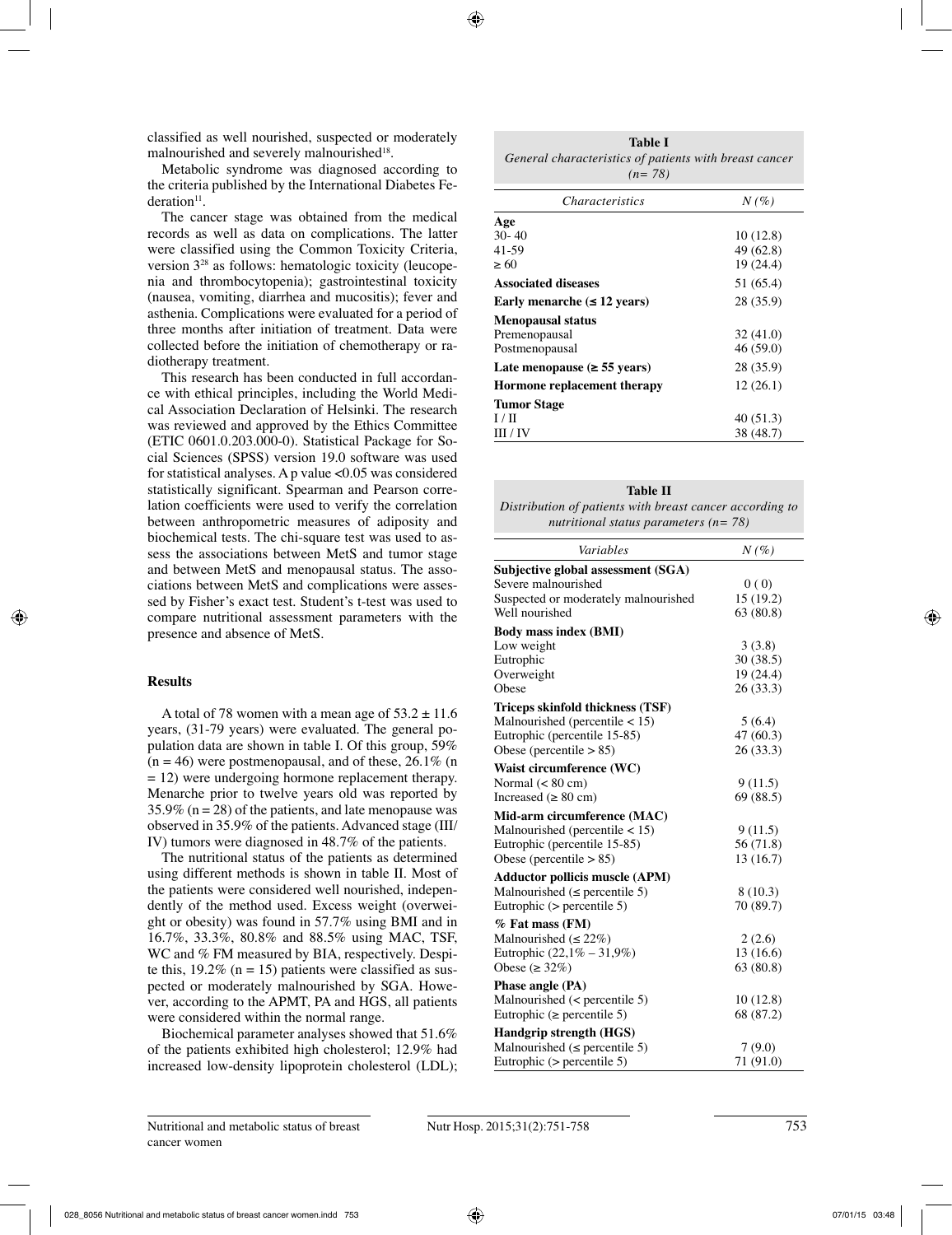| Distribution of patients with breast cancer according to<br>biochemical parameters ( $n = 78$ ) |           |
|-------------------------------------------------------------------------------------------------|-----------|
| Variable                                                                                        | $N(\%)$   |
| Total cholesterol (TC)                                                                          |           |
| Normal $(< 200$ mg/dL)                                                                          | 30(48.4)  |
| High ( $\geq 200$ mg/dL)                                                                        | 32 (51.6) |
| High-density lipoprotein cholesterol (HDL)                                                      |           |
| Normal ( $\geq$ 50mg/dl)                                                                        | 37 (59.7) |
| Low $(50 \text{mg/dl})$                                                                         | 25(40.3)  |
| Low-density lipoprotein cholesterol (LDL)                                                       |           |
| Normal $\left($ <160 mg/dL)                                                                     | 54 (87.1) |
| High ( $\geq 160$ mg/dL)                                                                        | 8 (12.9)  |
| Very low-density lipoprotein cholesterol                                                        |           |
| (VLDL)                                                                                          | 48 (77.4) |
| Normal $(< 30$ mg/dL)                                                                           | 14 (22.6) |
| High $(\geq 30 \text{ mg/dL})$                                                                  |           |
| Triglycerides (TG)                                                                              |           |
| Normal $(< 150 \ (mg/dL)$                                                                       | 49 (79.0) |
| High ( $\geq 150$ (mg/dL)                                                                       | 13 (21.0) |
| Glycemia (GLIC)                                                                                 |           |
| Normal $\left($ < 100 mg/dL)                                                                    | 43 (69.4) |
| High ( $\geq 100$ mg/dL)                                                                        | 19(30.6)  |

**Table III**

22.6% had high very low-density lipoprotein cholesterol (VLDL), 40.3% had low high-density lipoprotein cholesterol (HDL) and 21% had hypertriglyceridemia (TG). Elevated fasting glucose (GLIC) values were found in 30.6% of patients (Table III).

Weight, BMI, WC, MAC and %FM correlated negatively with HDL and positively with VLDL, TG and fasting glucose ( $p \le 0.05$ ). In contrast, the % FFM was positively correlated with HDL and negatively correlated with VLDL, TG and fasting glucose ( $p < 0.05$ ). Total cholesterol and LDL were not significantly correlated with any analyzed variable. Other correlations are described in table IV.

We were able to assess 62 patients for the presence of MetS; data for the remaining patients were incomplete, these were not show in medical records or were not requested by doctors. MetS was diagnosed in 41.9% (n = 26) of the patients. Of these,  $23.1\%$  (n  $= 6$ ) were classified as eutrophic, 15.4% (n = 4) were overweight and  $61.5\%$  (n = 16) were classified as obese by BMI. Excess body fat, as measured by BIA, was found in 92.3% ( $n = 24$ ) of patients in the MetS group.

Tumor stage was not associated with MetS  $(p=0.46)$ (Fig. 1). There was a significant association between menopausal status and MetS (p= 0.01); Postmenopausal women presented with 69.2% of MetS (Fig. 2).



*Fig. 1.—Prevalence of metabolic syndrome in women with breast cancer according to tumor stage (p > 0.05).*

| <b>Table IV</b><br>Correlation of anthropometric measurements and body composition with biochemical parameters<br>in patients with breast cancer ( $n = 78$ ) |                 |                  |          |                               |          |                   |
|---------------------------------------------------------------------------------------------------------------------------------------------------------------|-----------------|------------------|----------|-------------------------------|----------|-------------------|
|                                                                                                                                                               |                 |                  |          | <b>Biochemical parameters</b> |          |                   |
| Variables                                                                                                                                                     | CT <sup>1</sup> | HDL <sup>1</sup> | $LDL^1$  | VLDL <sup>1</sup>             | $TG^2$   | GLIC <sup>2</sup> |
|                                                                                                                                                               | r               | r                | r        | r                             | r        | r                 |
| Weight (kg)                                                                                                                                                   | 0.03            | $-0.36*$         | 0.04     | $0.36*$                       | $0.33*$  | $0.32*$           |
| BMI $(kg/m2)$                                                                                                                                                 | 0.05            | $-0.36*$         | 0.03     | $0.46*$                       | $0.40*$  | $0.40*$           |
| $TSF$ (mm)                                                                                                                                                    | 0.03            | $-0.40*$         | 0.09     | 0.25                          | $0.30*$  | $0.28*$           |
| $WC$ (cm)                                                                                                                                                     | 0.02            | $-0.38*$         | 0.01     | $0.45*$                       | $0.40*$  | $0.40*$           |
| $MAC$ (cm)                                                                                                                                                    | 0.02            | $-0.43*$         | 0.04     | $0.38*$                       | $0.40*$  | $0.35*$           |
| FM(%)                                                                                                                                                         | 0.04            | $-0.35*$         | 0.05     | $0.37*$                       | $0.33*$  | $0.30*$           |
| FFM $(\% )$                                                                                                                                                   | 0.09            | $0.31*$          | $-0.009$ | $-0.28*$                      | $-0.27*$ | $-0.28*$          |

 $BMI = body$  mass index;  $TSF =$  triceps skinfold;  $WC =$  waist circumference;  $MAC = mid$ -arm circumference;  $FM =$  fat mass; FFM = fat-free mass; \*p<0.05; 1 Pearson correlation; 2 Spearman correlation.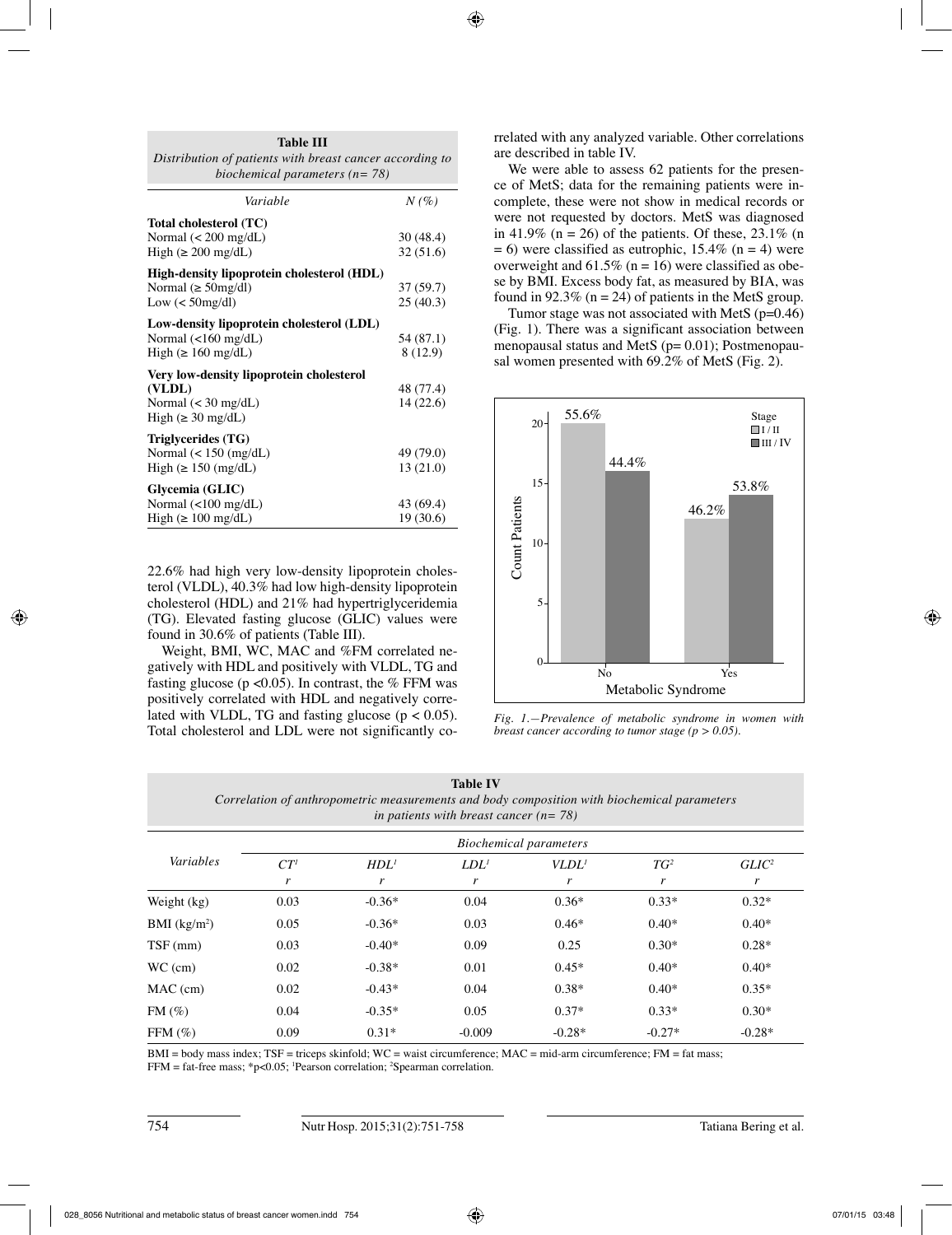

*Fig. 2.—Prevalence of metabolic syndrome in women with breast cancer according to menopausal status (p = 0.01).*

A comparison of the data for MetS and anthropometric indicators (BMI, TSF, MAC, and APMT), body composition (% FM and % FFM), PA and HGS is shown in Table V. There were significant differences in BMI, TSF, WC, % FM and % FFM between patients with and without MetS.

Complications from treatment were evaluated in only 69 patients, as data were missing from the remaining records as well as data from patients undergoing treatment with hormone therapy since they discontinued their follow up at the outpatient clinic. Of these,  $85.5\%$  (n = 59) presented with complications. Figure 3 depicts the frequency of complications during a follow-up period of three months of antineoplastic treat-



*Fig. 3.—Number of complications during anticancer treatment in patients with breast cancer.*

ment. Most patients had two to three complications. Figure 4 shows the types of complications presented during anticancer treatment. There was no association between nutritional and metabolic status and the presence of complications ( $p = 0.59$ ).

# **Discussion**

A high prevalence of overweight and obesity was observed in breast cancer women while undernutrition was low, yet present among these women. Although we were not able to show any association between nutritional and metabolic status and outcome, which was certainly due to the short term follow up of these patients, this aspect is of particular concern among breast

| Table V                                                                                                              |
|----------------------------------------------------------------------------------------------------------------------|
| Comparison of anthropometric and body composition measurements between the groups with and without MetS ( $n = 78$ ) |

|                         | No metabolic syndrome $(n = 36)$ | With metabolic syndrome $(n=28)$ |             |  |
|-------------------------|----------------------------------|----------------------------------|-------------|--|
| Variables               | $Mean \pm SD$                    | $Mean \pm SD$                    | $P$ - value |  |
| BMI(kg/m <sup>2</sup> ) | $25.3 \pm 4.3$                   | $30.9 \pm 5.5$                   | < 0.001     |  |
| $TSF$ (mm)              | $29.2 \pm 11.7$                  | $37.5 \pm 12.0$                  | 0.006       |  |
| $MAC$ (cm)              | $30.0 \pm 4.5$                   | $33.7 \pm 3.8$                   | 0.04        |  |
| $WC$ (cm)               | $88.2 \pm 10.1$                  | $101.3 \pm 12.1$                 | < 0.001     |  |
| $APMT$ (mm)             | $20.9 \pm 4.3$                   | $22.5 \pm 4.1$                   | 0.14        |  |
| $FM(\%)$                | $35.4 \pm 6.5$                   | $42.2 \pm 6.2$                   | < 0.001     |  |
| FFM $(\% )$             | $63.8 \pm 7.9$                   | $57.7 \pm 6.2$                   | 0.002       |  |
| <b>PA</b>               | $5.8 \pm 1.0$                    | $5.7 \pm 0.8$                    | 0.62        |  |
| $HSG$ (kg)              | $21.7 \pm 4.7$                   | $21.1 \pm 5.9$                   | 0.63        |  |

 $BMI = body$  mass index;  $TSF =$  triceps skinfold;  $MAC = mid-arm$  circumference;  $WC =$  waist circumference;  $APMT =$  adductor pollicis muscle thickness:  $FM =$  fat mass :  $FFM =$  fat-free mass:  $PA =$  phase angle:  $HSG =$  hand grip strength . Stude thickness;  $FM = fat$  mass;  $FFM = fat$ -free mass;  $PA = phase$  angle;  $HSG = hand$  grip strength.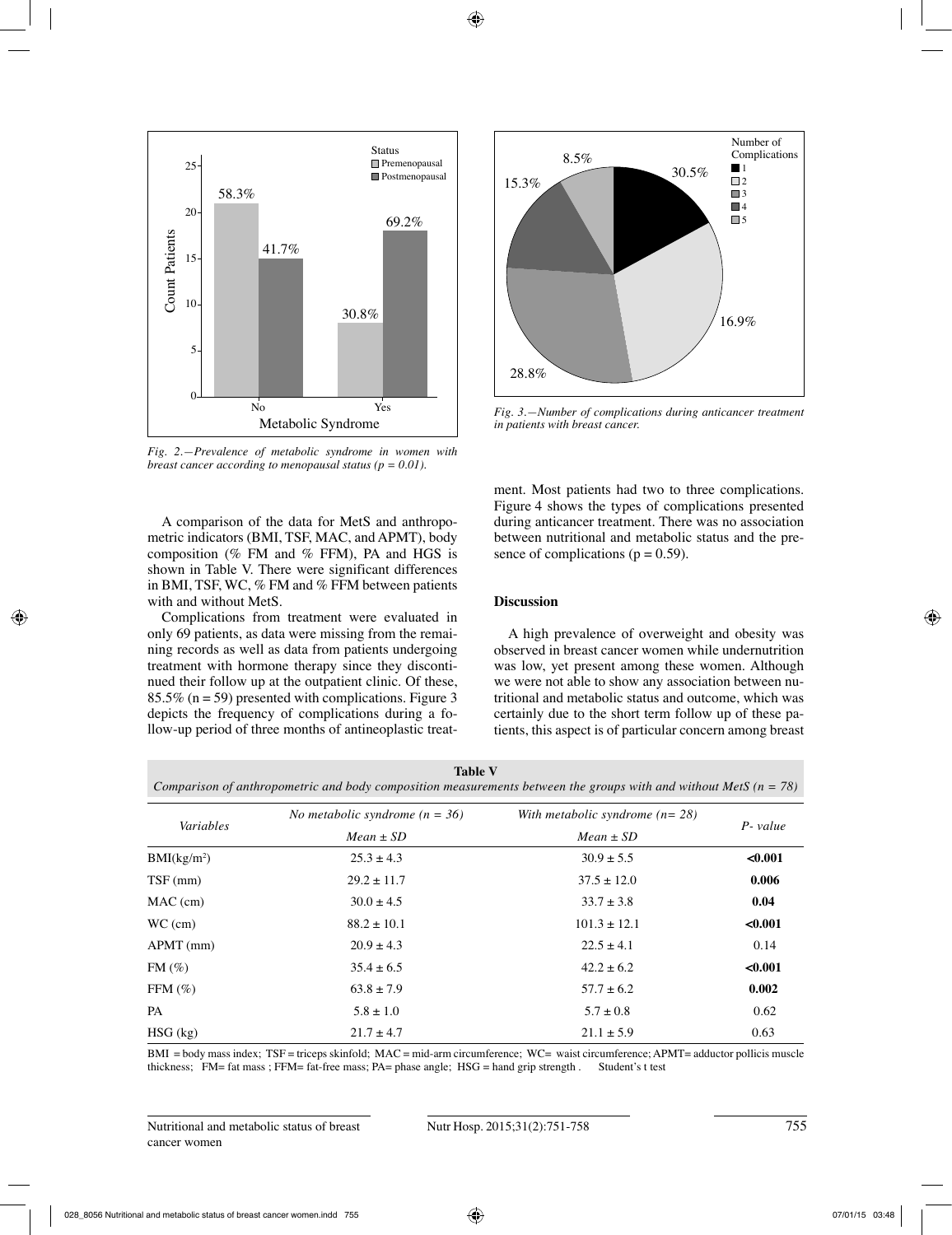

*ped during anticancer treatment in patients with breast cancer.*

cancer patients. A prospective study conducted in Denmark including women diagnosed with breast cancer showed that patients with a BMI of 30 kg/m<sup>2</sup> or higher had more advanced disease at diagnosis compared with patients with a BMI below  $25 \text{ kg/m}^2$ . When the data were adjusted for disease characteristics, patients with a BMI of 30  $\text{kg/m}^2$  or more exhibited a significant increase in the risk of developing distant metastases after 10 years (increased by 46%) and in the risk of dying as a result of breast cancer after 30 years (increased by 38%). Also, both chemotherapy and endocrine therapy seemed to be less effective after 10 or more years for patients with BMI greater than 30 kg/m<sup>27</sup>.

Therefore, it is of utmost importance that the nutritional status of breast cancer women is routinely assessed and, easy anthropometric measures such as BMI and waist circumference should be performed as part of the treatment of these patients.

On the other hand, the high rate of increased BMI among women with breast cancer may hamper the identification of nutritional status deficiency. Because nutrition status assessment is commonly neglected, this may be a particular problem among these women, as undernutriton is associated with poorer outcome and prognosis, decreased quality of life and worse functional status<sup>29, 30, 31</sup>. In the current study,  $19.2\%$  of the patients were classified as suspected or moderately malnourished when assessed by SGA, an essential clinical assessment instrument. Dahlk et al.<sup>32</sup> found that 29.1% of patients with breast cancer exhibited undernutrition. SGA allows the early identification of patients with deficient nutritional status, especially in patients with altered body composition markers due to overweight and obesity $33, 34$ . Thus, the presence of undernutrition should be investigated in patients with breast cancer, even those with excess body fat and, since there are several tools, which present high intervariability diagnosis, it is suggested that a clinical method be used.

We also observed a high prevalence of MetS (41.9% of patients). Contrary to our data, Capasso et al.35 found a lower prevalence of MetS (30%) in patients with breast cancer. However, in the current study, the majority of women with MetS were postmenopausal, as found in the study by Cho et al.<sup>36</sup> We did not observe any association between disease stage and MetS, which was reported by Healy et al., 2010, who showed that patients with more advanced stages of the disease had greater central obesity and higher rates of hyperglycemia and hyperinsulinemia<sup>4</sup>.

We observed higher values of body composition parameters such as BMI, TSF, MAC, WC, %FM and lower values of % FFM ( $p \le 0.05$ ) among MetS patients and this is of utmost importance as the latter is a prognostic factor for breast cancer recurrence<sup>10</sup>.

The present study demonstrated the importance of emphasizing the role of nutritional assessment by different methods and also the use of biochemical parameters to evaluate nutritional and metabolic impairment as well as MetS. The use of any one of these parameters in isolation produces questionable results due to the errors inherent in each of these methods. Thus, the combination of several indicators may im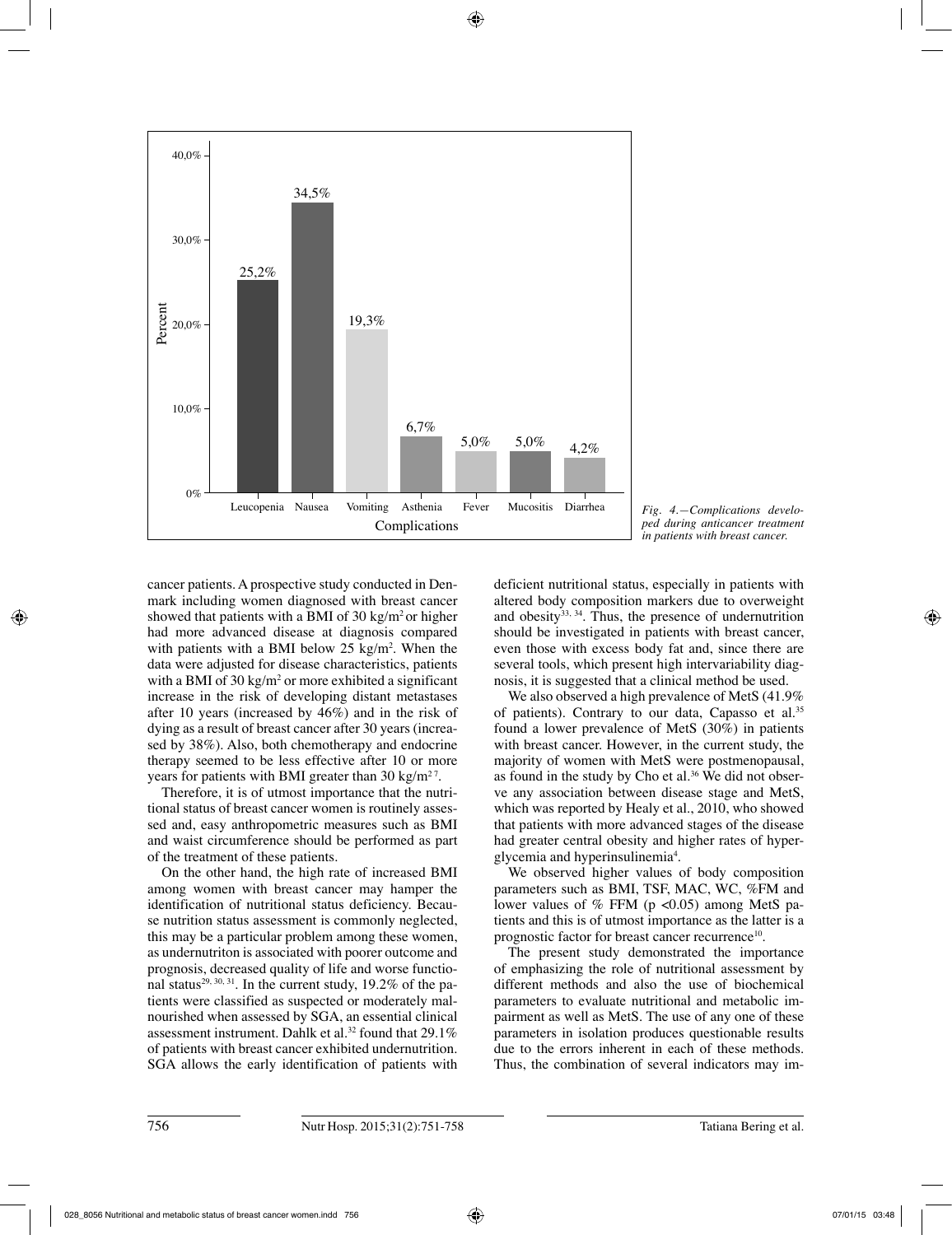prove the precision and accuracy of nutritional diagnosis<sup>19</sup> which is fundamental in cancer patients.

## **Conclusions**

In conclusion, while the prevalence of excess body fat and metabolic syndrome were high, undernutrition was low, although the latter was also seen among obese women. There were no short-term effects of nutritional and metabolic status on clinical outcome in this study. However, we recommend that the nutritional and metabolic status be routinely assessed among these patients due to the high prevalence of nutritional and metabolic imbalances, which are reported relevant impact factors on cancer patient outcomes.

## **Acknowledgements**

Pró-reitoria de Pesquisa at Universidade Federal de Minas Gerais, Belo Horizonte, Brazil.

## **Conflicts of interest**

The authors declare that they have no conflicts of interest.

#### **References**

- 1. Jemal A, Bray F, Center MM, Ferla J, Ward E, Forman D . Global cancer statistics. *Cancer J Clin* 2011; 61 : 69- 90.
- 2. Calle, EE, Rodriguez, C, Walker-Thurmond K, Thun MJ. Overweight, obesity, and mortality from cancer in aprospectively studied cohort of U. S. adults. *N. Engl. J. Med* 2003; 348:1625–1638.
- 3. Montazeri, A, Sadighi, J, Farzadi, F, Maftoon, F, Vahdaninia, M, Ansari, M, Sajadian, A, Ebrahimi, M, Haghighat, S, Harirchi, I. Weight, height, body mass index and risk of breast cancer in postmenopausal women: a case-control study. *BMC Cancer* 2008; 8: 278.
- 4. Healy, LA, Ryan, AM, Carroll, P., Ennis, D., Crowley, V., Boyle, T., Kennedy, M.J., Connolly, E & Reynolds, J.V. Metabolic syndrome, central obesity and insulin resistance are associated with adverse pathological features in postmenopausal breast cancer. *Clin Oncol* 2010; 22:281–288.
- 5. Carmichael AR, Bates T. Obesity and breast cancer: a review of the literatura. *Breast* 2004; 1:85-92.
- 6. Tian J, Chen JS. Nutritional status and quality of life of the gastric cancer patients in Changle County of China. *World J Gastroenterol* 2005; 11:1582–1586.
- 7. Ewertz M, Jensen MB, Gunnarsdo´ Ttir KA, et al. Effect of obesity on prognosis after early-stage breast cancer. *J Clin Oncol* 2011; 29: 25-31.
- 8. Sinicrope FA, Dannenberg AJ . Obesity and Breast Cancer Prognosis: Weight of the Evidence. *Am J Clin Oncol-Canc* 2010; 29: 4-7.
- 9. Doyle SL, Donohoe CL, Lysaght J, Reynolds JV . Obesity-related cancers Visceral obesity, metabolic syndrome, insulin resistance and cancer. *P Nutr Soc* 2012; 71: 181-189.
- 10. Pasanisi P, Berrino F, De Petris M, Venturelli E, Mastroianni A, Panico S .Metabolic syndrome as a prognostic factor for breast cancer recurrences. *Int J Cance*. 2006; 119: 236 –23.
- 11. Alberti KGMM, Zimmet P, Shaw J . Metabolic syndrome a new worldwide definition. A consensus statement from the International Diabetes Federation*. Diabet Med* 2006; 23: 469– 480.
- 12. Agnoli C, Berrino F, Abagnato CA, et al. Metabolic syndrome and postmenopausal breast cancer in the ORDET cohort: A nested caseecontrol study. *Nutr Metab Cardiovas* 2010; 20: 41-48.
- 13. Barrera R. Nutrition support in cancer patients. *JPEN* 2002; 26:63–71.
- 14. Waitzberg DL, Caiaffa WT, Correia MITD .Hospital malnutrition: the Brazilian national survey (IBRANUTRI): a study of 4000 patients. *Nutrition* 2001; 17: 573-580.
- 15. Correia MITD, Waitzberg DL .The impact of malnutrition on morbidity, mortality, length of hospital stay and costs evaluated through a multivariate model analysis. *Clin Nutr* 2003; 22: 235–239.
- 16. Wie GA, Cho YA, Kim SY, Kim SM, Bae JM, Joung H . Prevalence and risk factors of malnutrition among cancer patients according to tumor location and stage in the National Cancer Center in Korea. Nutrition. 2010; 26: 263-268.
- 17. Kamimura MA, Baxmann A, Sampaio LR, Cuppari, L . Avaliação Nutricional. In: Cuppari L. Nutrição clínica no adulto. Manole: São Paulo, pp 89-127 2005.
- 18. 18 Detsky AS, Mclaughlin JR, Baker JP, Jonhson N, Whittaker S, Mendelson R, Jeejeebhoy KN.What is subjective global assessment of nutritional status*? Jpen-Parenter Enter.* 1987; 11: 8-13.
- 19. 19 Waitzberg DL, Correia MITD. Nutritional assessment in the hospitalized patient. *Curr Opin Clin Nutr Metab Care* 2003; 6: 531-538.
- 20. Bragagnolo R, Caporossi FS, Dock-Nascimento DB, Aguilar-Nascimento JE. Espessura do músculo adutor do polegar: um método rápido e confiável na avaliação nutricional de pacientes cirúrgicos*. Rev Col Bras Cir* 2009; 36: 371-376.
- 21. Norman K, Schutz T, Kemps M, Lubke HJ, Lochs H, Pirlich M. The subjective global assessment reliably identifies malnutrition-related muscle disfunction. *Clin Nutr* 2005; 24: 143- 150.
- 22. WHO World Health Organization. Physical Status: The Use and Interpretation of Anthropometry. Report of a WHO Expert Committee. Technical Report Series World Health Organization, Geneva, Switzerland: 854 1995.
- 23. OPAS Organização Pan-Americana. Informe preliminar da36ª Reunión del Comité Asesor de Investigacionesem Salud - Encuesta Multicéntrica - Salud Bienestar y Envejecimento (SABE) em América Latina y el Caribe; 2002 . Disponible en: http: //www.opas.org/program/sabe.
- 24. Frisancho AR .Anthropometric standards for the assessment of growth and nutritional status.Ann Arbor: The University of Michigan Press 1990; 200p.
- 25. Gonzalez MC, Duarte RRP, Budziareck MB. Adductor pollicis muscle: Reference values of its thickness in a healthy population. *Clin Nutr* 2009; 29: 278-261.
- 26. Lohman TG (1992). Advances in body composition assessment. Champaing, Illinois: Human Kinetics Publishers.
- 27. Budziareck MB, Duarte RRP, Barbosa-Silva MCG . Reference values and determinants for handgrip strength in healthy subjects. *Clin Nut* 2008; 27: 357-362.
- 28. NCI. National Cancer Institute (US) . Division of Cancer Treatment and Diagnosis. Common toxicity criteria. Version 3.0. NCI, 2006.
- 29. 29 Pressoir, M, Desne S, Berchery D, Rossignol G, Poiree B, Meslier M, et al. Prevalence, risk factors and clinical implications of malnutrition in French Comprehensive Cancer Centres. *Br J Cance* 2010; 102: 966–971.
- 30. Gupta D, Lis CG, Granick J , Grutsch JF, Vashi PG, Lammersfeld CA .Malnutrition was associated with poor quality of life in colorectal cancer: a retrospective analysis. *J Clin Epidemiol* 2006; 59: 704-709.
- 31. Tian J, Chen Z, Hang L . Effects of nutritional and psychological status in gastrointestinal cancer patients on tolerance of treatment. *World J Gastroenterol* 2007; 13: 4136-4140.